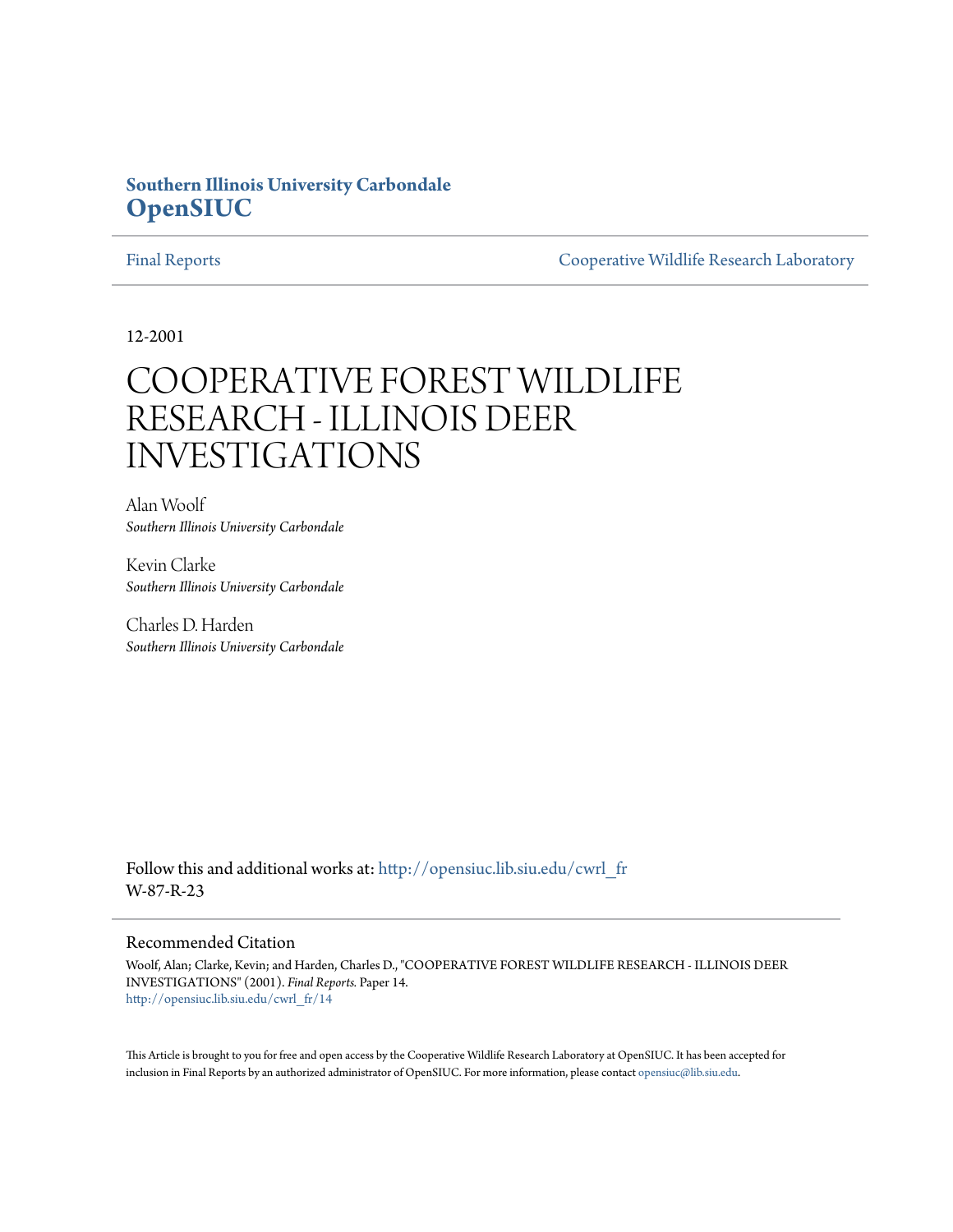#### **COOPERATIVE FOREST WILDLIFE RESEARCH - ILLINOIS DEER INVESTIGATIONS**

## **FINAL REPORT**

**Federal Aid Project W-87-R-23**

**Submitted by:**

**Cooperative Wildlife Research Laboratory, SIUC**

**Presented to:**

**Division of Wildlife Resources Illinois Department of Natural Resources**

**Principal Investigator**

**Alan Woolf**

**Graduate Research Assistants/Staff**

**Kevin Clarke (Graduate Research Assistant) Charles D. Harden (Graduate Research Assistant)**

**December 2001**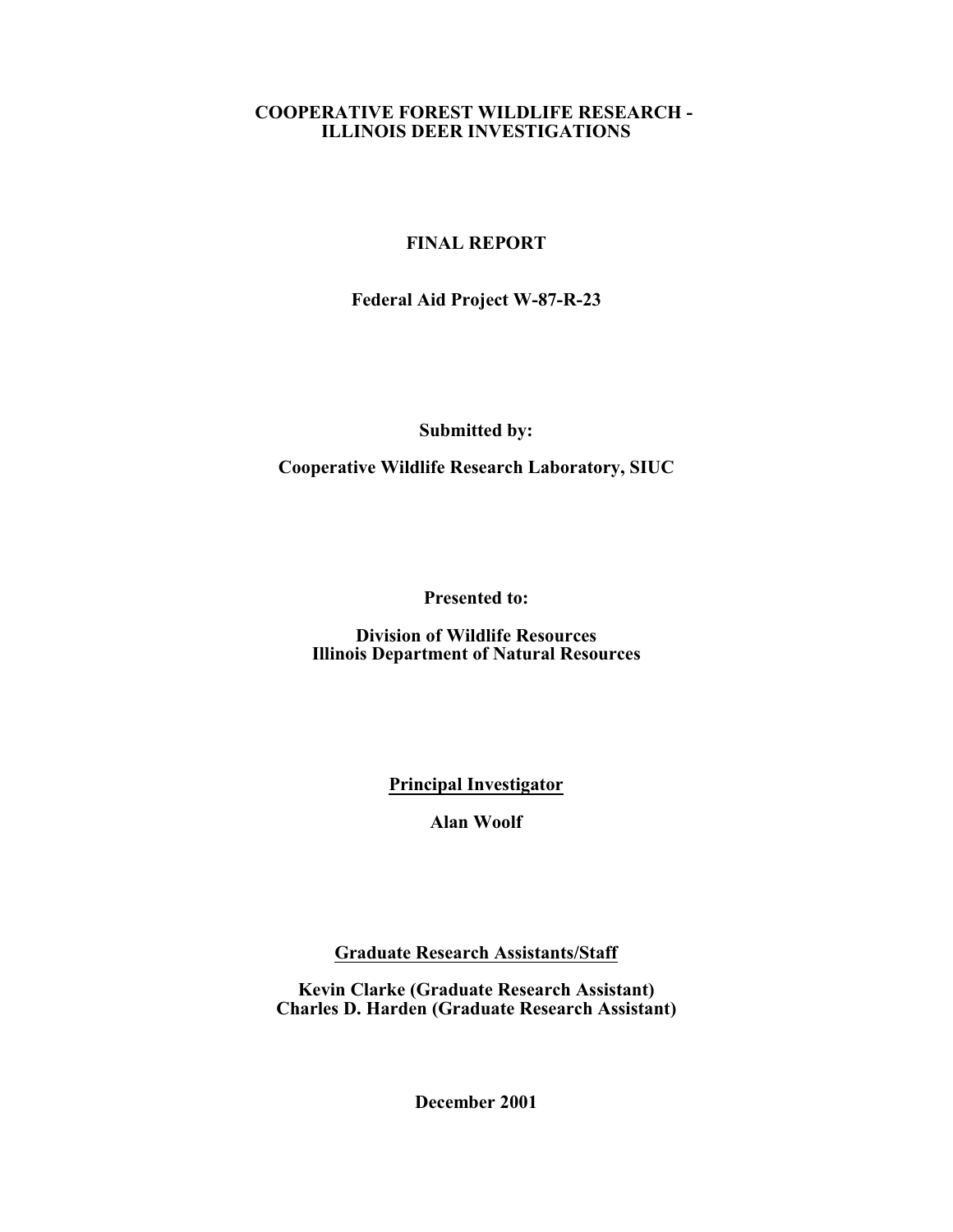# **TABLE OF CONTENTS**

| Study 2. Population Modeling of the Illinois Deer Herd: Updating the Illinois Deer Harvest |
|--------------------------------------------------------------------------------------------|
|                                                                                            |
| Study 4. Deer Management - White-tailed Deer Harvest Strategies 8                          |
|                                                                                            |
| Study 5. Impacts of Ex-urban Development and Privatization on Deer Herd Management. 11     |
|                                                                                            |
|                                                                                            |
| Attachments                                                                                |

Thesis (Clarke, K. G. 2001)

Thesis (Harden, C. D. 2002)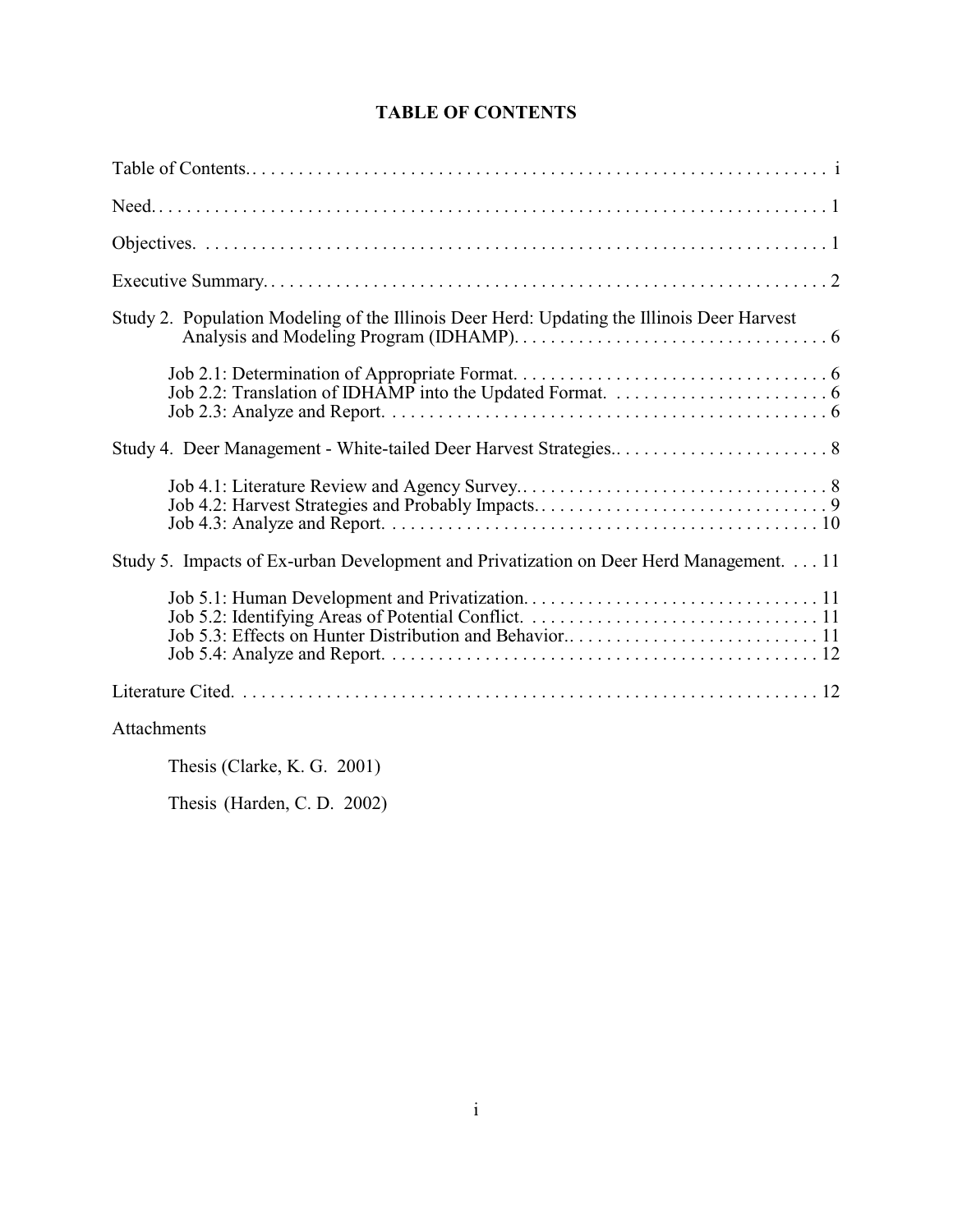#### **FINAL REPORT**

#### **STATE OF ILLINOIS**

#### **W-87-R -23**

**Project Period**: 1 July 1998 through 31 December 2001

**Project**: Cooperative Forest Wildlife Research - Illinois Deer Investigations

Prepared by Alan Woolf Cooperative Wildlife Research Laboratory Southern Illinois University at Carbondale

**NEED:** The widespread distribution and abundance of white-tailed deer in Illinois has created new management challenges and problems. There is a recognized need for management to become more proactive and less reactive. Increasingly, more segments of the public are scrutinizing the ability of managers to achieve deer management goals. As deer population levels approach stability in many areas, more hunters criticize perceived population fluctuations. In addition, the increased harvest pressure which has been necessary to control herd growth has precipitated complaints of a declining age structure within the herd. The challenges associated with stabilizing a population without overharvesting, in the face of increasing numbers of deer hunters, are certainly greater now than they have ever been. This necessitates the use of more sophisticated methodologies for monitoring and evaluating population performance and predicting the effects of alternative management options. Further, the problem is compounded by ex-urban development and privatization which may affect available habitat, ability to harvest deer, and deer-human negative interactions.

#### **OBJECTIVES:**

- 1. To examine pregnancy rates, numbers of lactating does (particularly yearlings) at check stations, and factors affecting the harvest of fawns in representative Illinois counties and their implications for deer management.
- 2. To upgrade the existing Illinois Deer Harvest Analysis and Modeling Program (IDHAMP) to make it compatible with newer (and future) computer operating systems.
- 3. To assess the impact of "Quality Deer Management" strategies upon population size, sex ratios, and age structure of Illinois deer.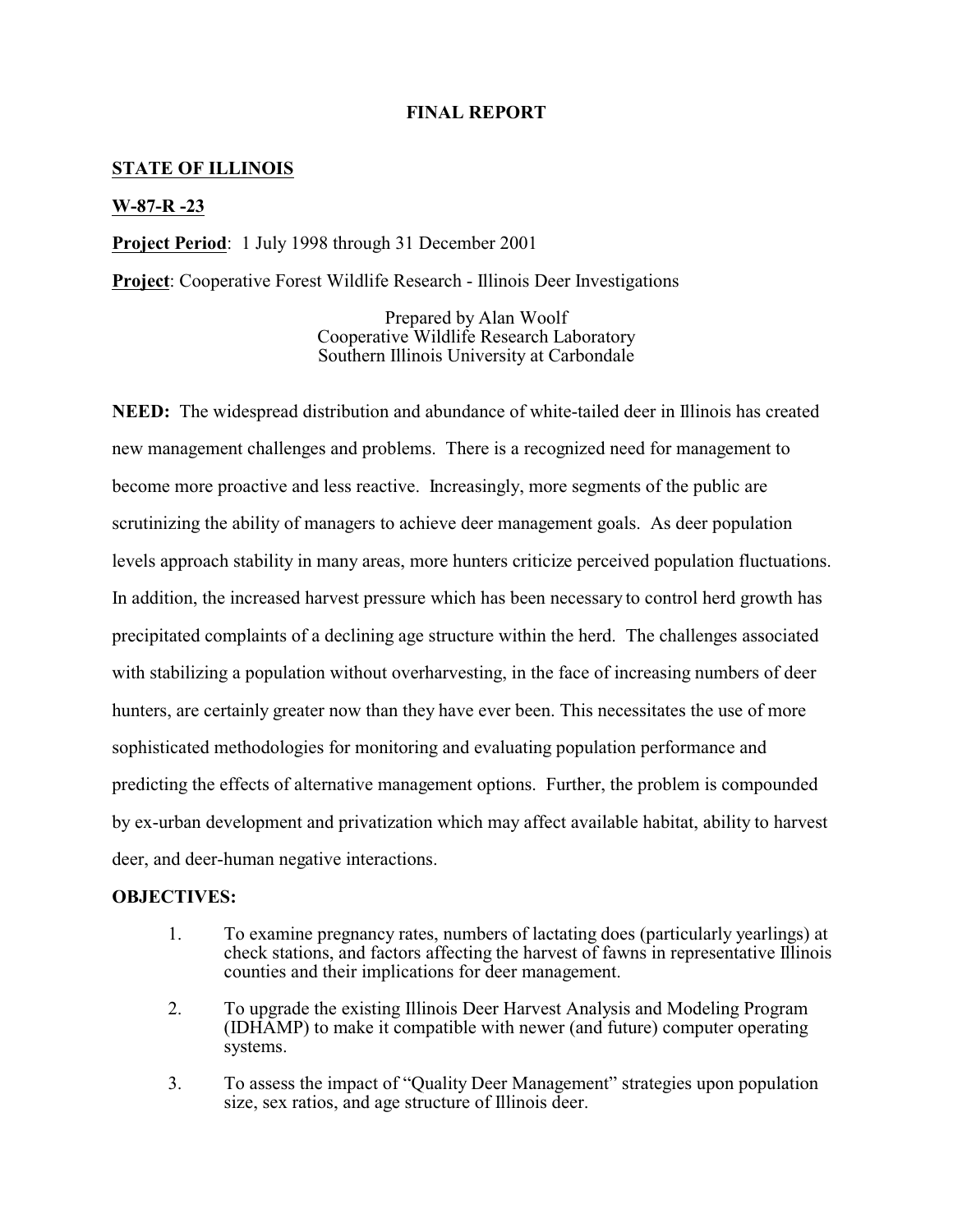4. To quantify the extent of human development and privatization in rural areas of Illinois and predict impact on management options and deer-human interactions.

#### **EXECUTIVE SUMMARY**

In the Executive Summary for the Segment 22 Annual Performance Report (Woolf and Roseberry 2000), we noted that the amended grant agreement was not approved by U.S. Fish and Wildlife Service staff until 4 October 1999 and activities planned for Segment 22 were curtailed and/or suspended pending approval to preclude incurring unauthorized expenses. This delay prevented the anticipated progress and completion of tasks scheduled for Segment 22, which in turn prevented timely completion of the project during Segment 23. We asked for and received a no-cost time extension of 6 months (through December 2001) to allow for thorough analyses of data and presentation of results upon completion of other tasks.

Study 1 (which addressed Objective 1) was completed in Segment 21 and a Completion Report provided. Study 3 was discontinued in the amended Grant Proposal. The following Executive Summary highlights activities and findings for each job in remaining Studies 2, 4, and 5.

### **Study 2. Population Modeling of the Illinois Deer Herd: Updating the Illinois Deer Harvest Analysis and Modeling Program (IDHAMP)**

*Job 2.1. Determination of appropriate format.*—The objective is to determine the appropriate format/programming language that (1) will allow IDHAMP to operate in the newer operating systems, and (2) will remain compatible with evolving systems. This job was completed and reported in Segment 21.

*Job 2.2. Translation of IDHAMP into the updated format.*—The objective is to convert IDHAMP into a Windows/Windows NT-based program. Limited progress has been made, but no payments have been authorized to, or requested by the contractor during Segment 23. All available harvest data sets have been compiled and converted into the new format.

*Job 2.3. Analyze and Report.*—The objective is to prepare products from Jobs 2.1 and 2.2, with appropriate documentation, and provide to Illinois Department of Natural Resources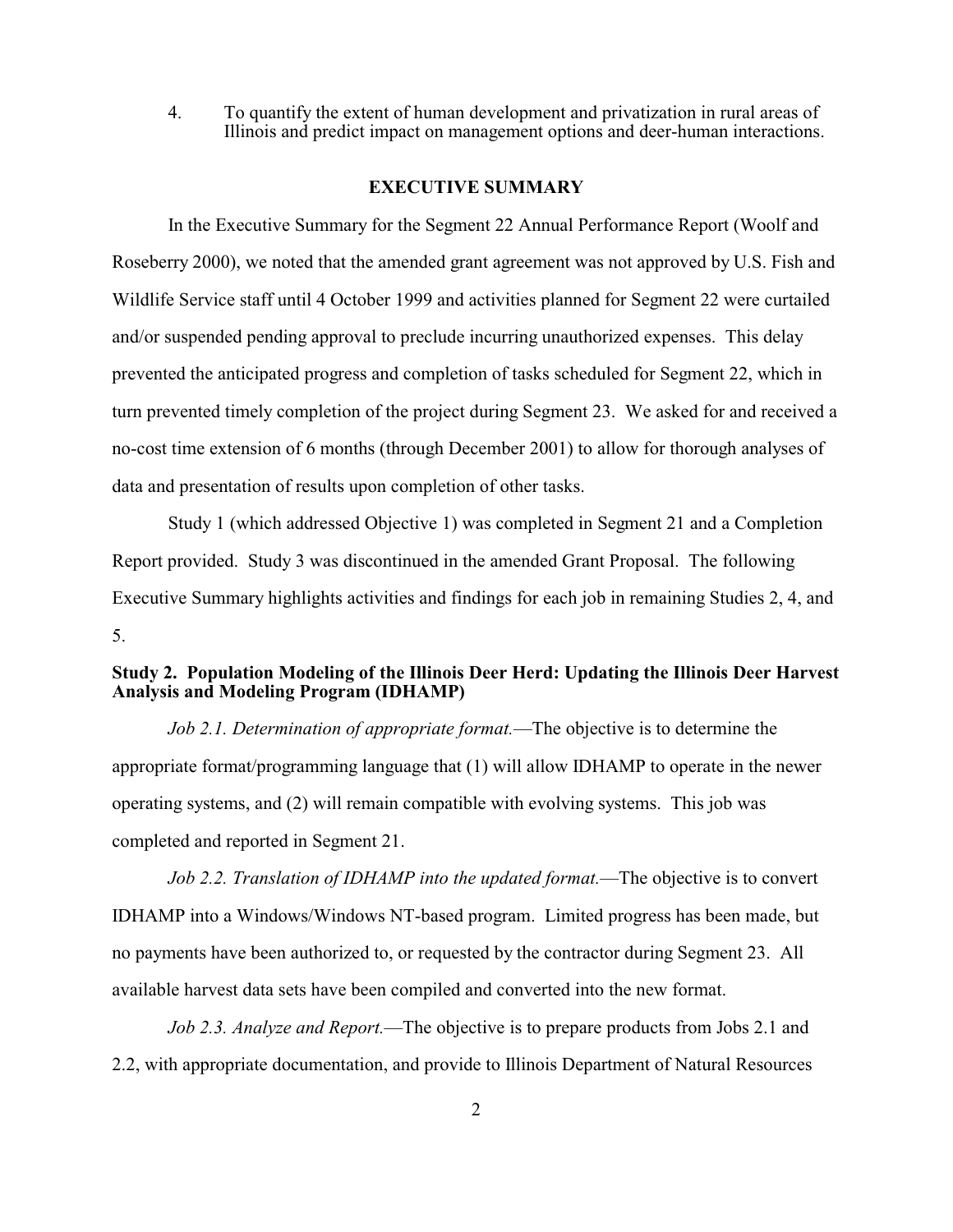(IDNR) personnel. Work on this job has been limited to meetings with IDNR staff to review project status, and the preparation of data products. Illinois Department of Natural Resources personnel have been provided with archived copies of all completed data sets in the new format on CD-R disk.

#### **Study 4. Deer Management - White-tailed Deer Harvest Strategies**

*Job 4.1. Literature Review and Agency Survey.*—The objective is to review alternative harvest strategies, including Quality Deer Management (QDM), that have been implemented in other states, and document their strengths, weaknesses, and public acceptance. A selfadministered, mail out questionnaire was sent to deer biologists in 32 states east of the Rocky Mountains and 29 (91%) responded. Sixteen (55%) states implement some form of QDM by use of antler restrictions to regulate yearling deer harvest.

*Job 4.2. Harvest Strategies and Probable Impacts.*—The objective is to test alternative harvest strategies by modeling and simulation to predict their probable impacts on herd density and composition; harvest levels and composition; and hunter opportunity, success, and satisfaction. A deterministic simulation model was created to predict the impacts of QDM strategies on Illinois deer herds, harvests, and hunter satisfaction. Simulation results suggested that QDM would not be an appropriate statewide management option because of the minor changes it would produce. Existing low yearling harvests  $(\sim 50\%$  of the total antlered harvest) and effective use of antlerless harvests to maintain the state deer population at "cultural carrying capacity" combine to create a statewide situation in Illinois that satisfies both population and harvest goals advocated by QDM proponents.

*Job 4.3. Analyze and Report.*—The objective is to analyze results and prepare reports for Jobs 4.1-4.3 in a timely manner. Data for this job were summarized in a thesis appended as a job completion report.

3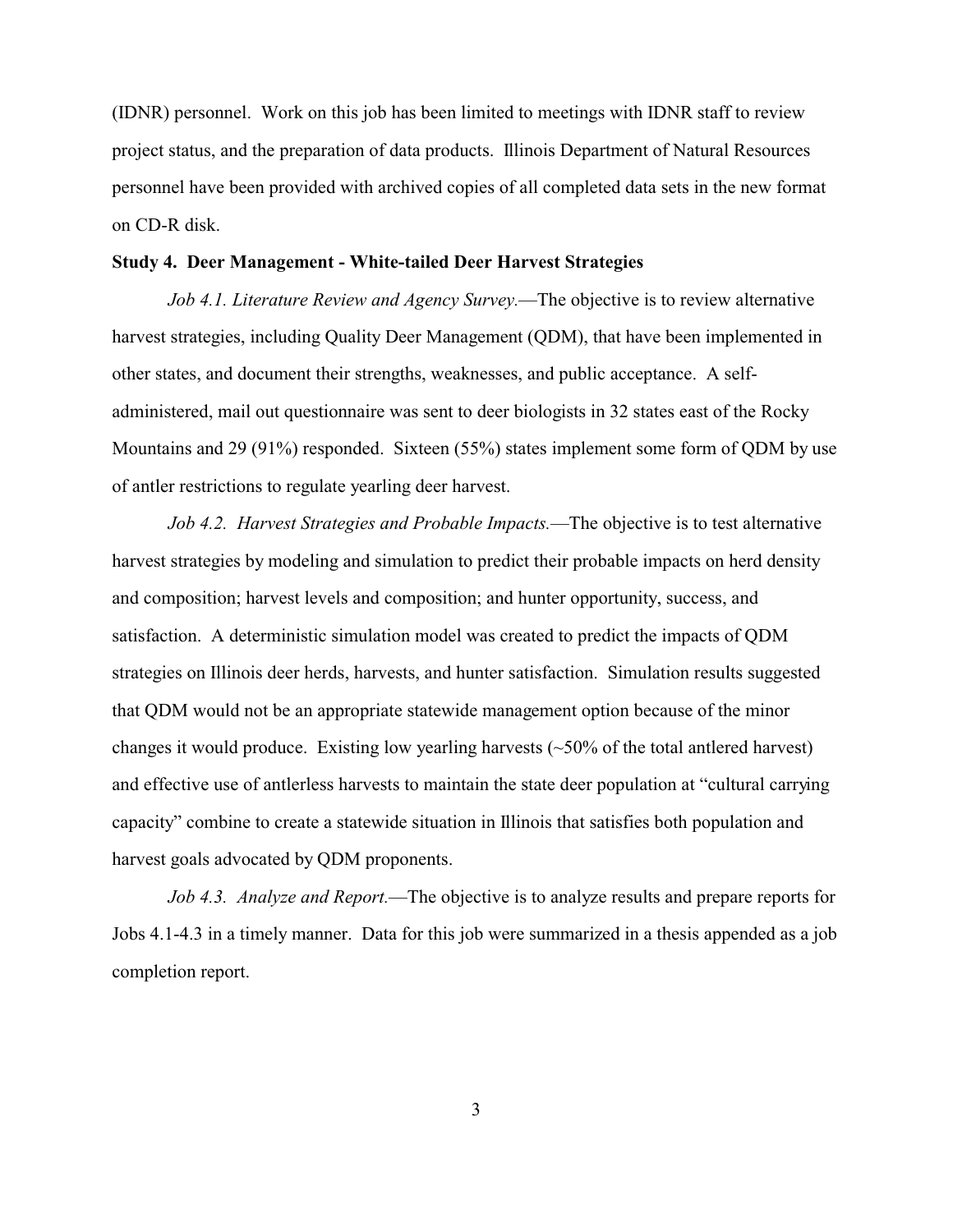#### **Study 5. Impacts of Ex-Urban Development and Privatization on Deer Herd Management**

*Job 5.1. Human Development and Privatization.*—The objective is to quantify the extent of human development and privatization in rural areas of Illinois. Rural development maps were obtained or created for all 98 Illinois counties that have shotgun deer seasons. We identified 472,408 rural structures and buffered each with a 274 m zone representing the area within which hunting is prohibited without the occupant's permission. The potential exclusion zone represented 31.3% (range 20 - 48%) of Illinois rural land area.

*Job 5.2. Identifying Areas of Potential Conflict.*—The objective is to identify sites of potential human/deer conflict and areas where ex-urban development and/or privatization may have greatest impact on deer populations. Landscape analysis revealed that harvest efficiency was reduced when the number of ex-urban structures increased. Human development influenced county land composition. Although the distribution of ex-urban development was uneven throughout the state, the area of potential conflict was large and virtually statewide. Results indicated that human development affected both harvest efficiency and hunter distribution; findings that portend emerging problems both in deer harvest management, and the more general issue of human-wildlife interactions.

*Job 5.3. Effects on Hunter Distribution and Behavior.*—The objective is to assess the effect of ex-urban development on hunter distribution in a select area of Illinois and develop models that can predict the impacts of rural development on hunter behavior statewide. Hunter distribution was mapped by helicopter survey of 14 sample blocks (21%) of Jackson County. We observed 191 hunters; 18% were in the restriction zones which represented 36.8% of available county area and 33% of forest cover. Mean distance of hunters to nearest structure (582 m) was greater than random locations revealing that hunter distribution was influenced by structures and their restriction zones. Hunters at 5 southern Illinois and 11 central Illinois county check stations were asked to identify sections where they harvested their deer. These analyses revealed a similar pattern and validated aerial survey findings.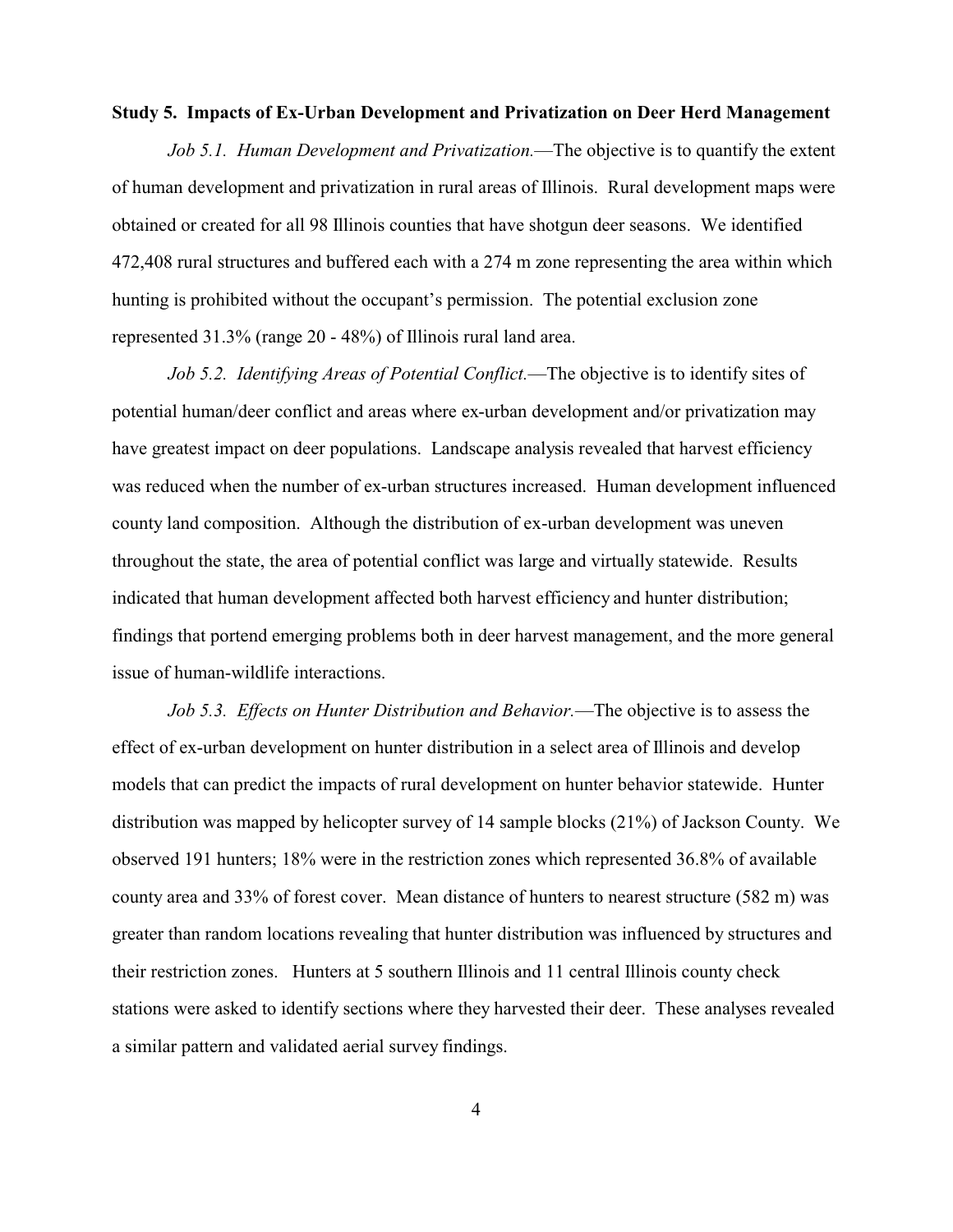*Job 5.4. Analysis and Report.*—The objective is to summarize information and propose management strategies to IDNR describing potential impacts of ex-urban development on herd density and hunter opportunity, success, and satisfaction. Findings are reported in a thesis appended to this project final report.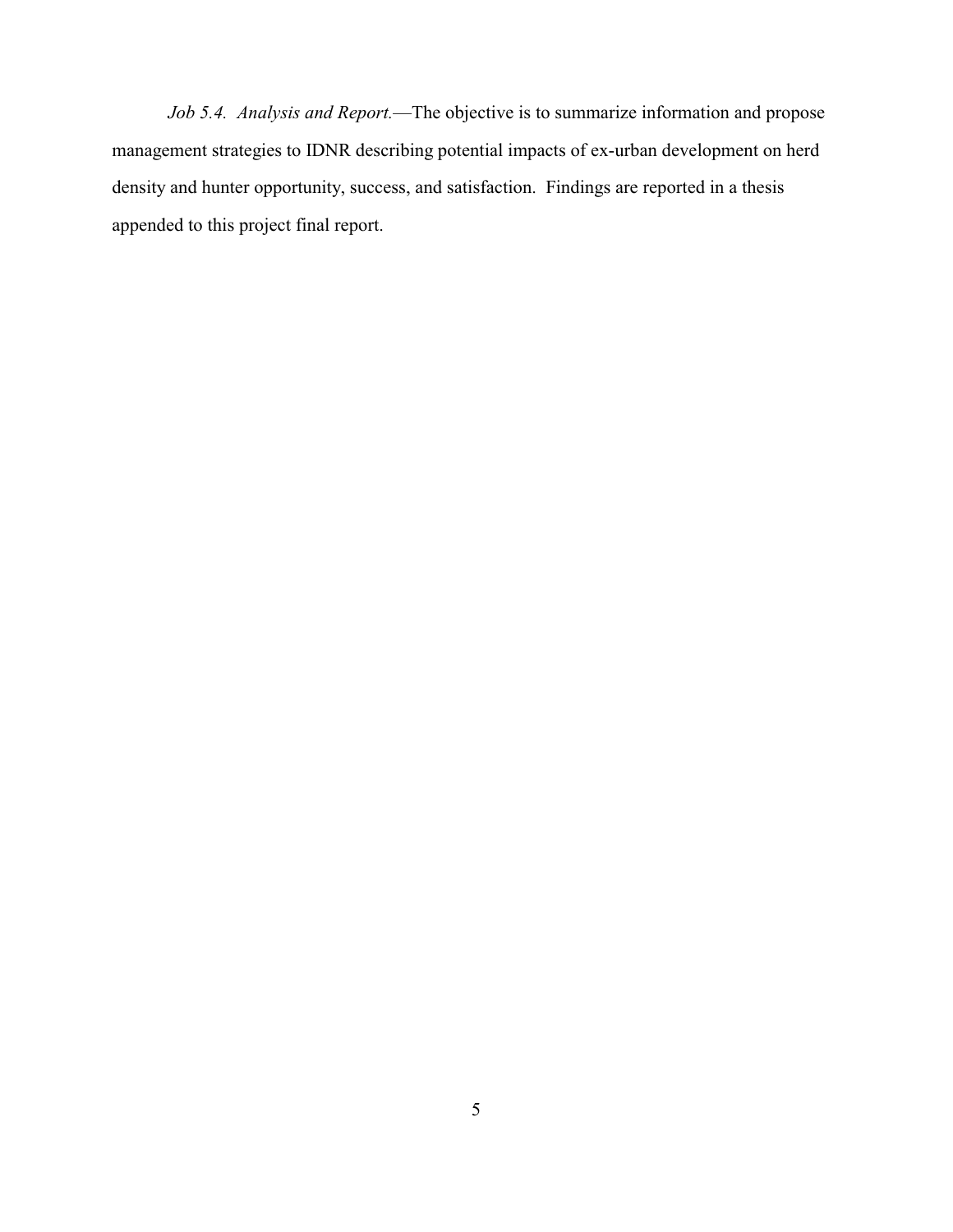#### **STUDY 2. POPULATION MODELING OF THE ILLINOIS DEER HERD: UPDATING THE ILLINOIS DEER HARVEST ANALYSIS AND MODELING PROGRAM (IDHAMP)**

#### **JOB 2.1: DETERMINATION OF APPROPRIATE FORMAT**

Objective: To determine the appropriate format/programming language that (1) will allow IDHAMP to operate in the newer operating systems, and (2) will remain compatible with evolving systems.

This job is COMPLETE and was reported in Segment 21

#### **JOB 2.2: TRANSLATION OF IDHAMP INTO THE UPDATED FORMAT**

Objective: To convert IDHAMP into a Windows/Windows NT-based program.

The delayed initiation of Segment 22 had a marked effect on this job, as it occurred at a time when the contractor was able to work intensively on the project. The contractor, chosen by SIUC staff for his experience and expertise in computer modeling of deer harvest and population information, is employed on a full time basis with the fish and wildlife agency of the State of Texas. As such, he must balance the work for this project against the competing priorities of his job, making it difficult to make up lost time. Limited progress has been made, but no payments were authorized to, or requested by, the contractor during Segment 23. Substantial progress was made in compiling and editing harvest data sets, and all were converted to the new format for incorporation into the new program. All data, after editing, were archived on CD-R disks, with copies retained by SIU, IDNR, and the contractor.

#### **JOB 2.3: ANALYZE AND REPORT**

Objective: To prepare products from Jobs 2.1 and 2.2, with appropriate documentation, and provide to IDNR personnel.

Agency staff have been kept apprised of contractor delays. Illinois Department of Natural Resources staff have received copies of all converted data sets on CD-R disks. No usable products are yet available from Study 2, but no charges have been accrued by Study 2 since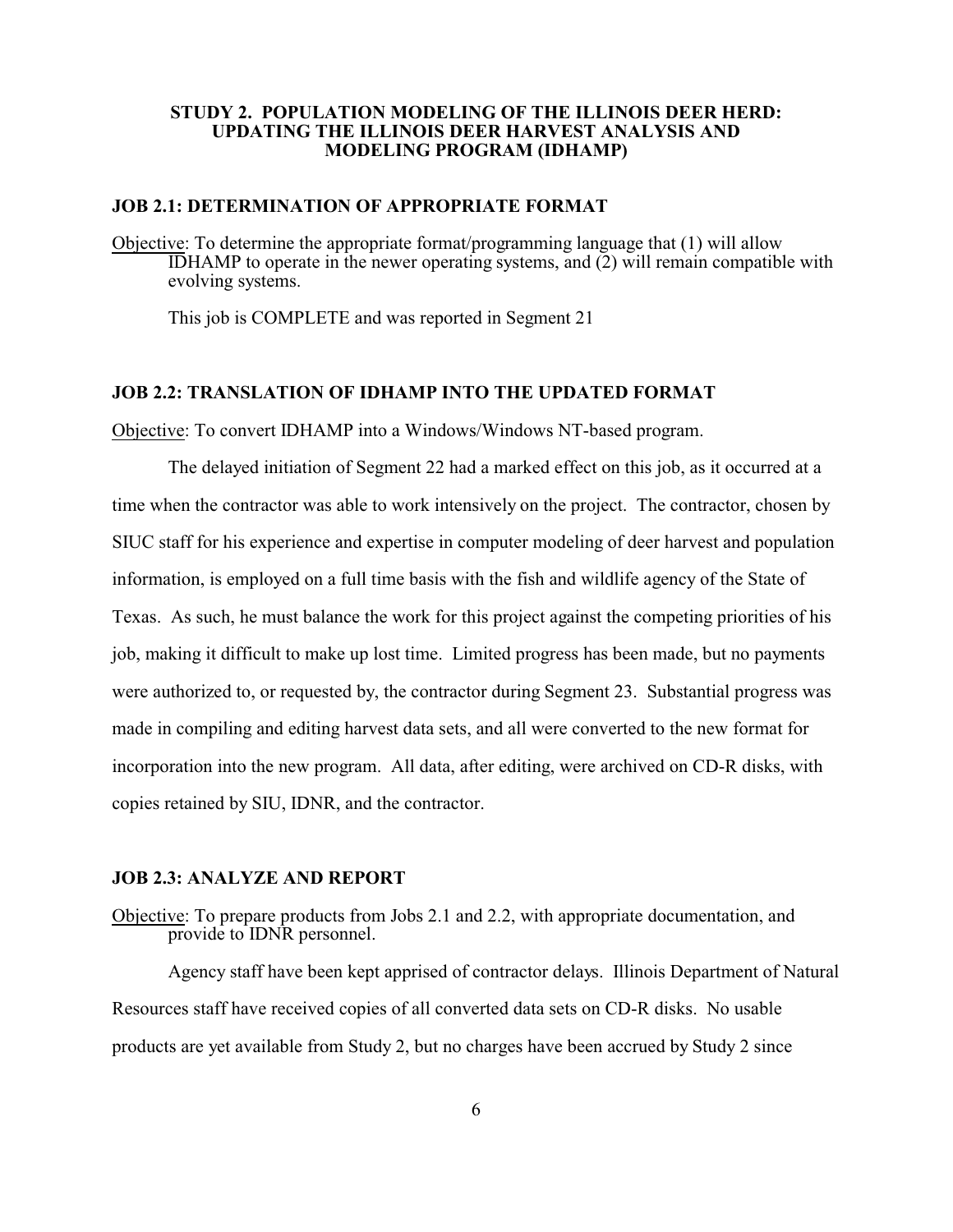Segment 22. Illinois Department of Natural Resources staff will continue to work with the contractor to construct the updated IDHAMP program, and a continuing Study will remain (with no associated budget) in subsequent segments of the continuing white-tailed deer research project (W87R). At such time as usable modeling/data analyses tools are developed by the contractor, we will consider amending the project if it is determined that funds are necessary to produce a final product.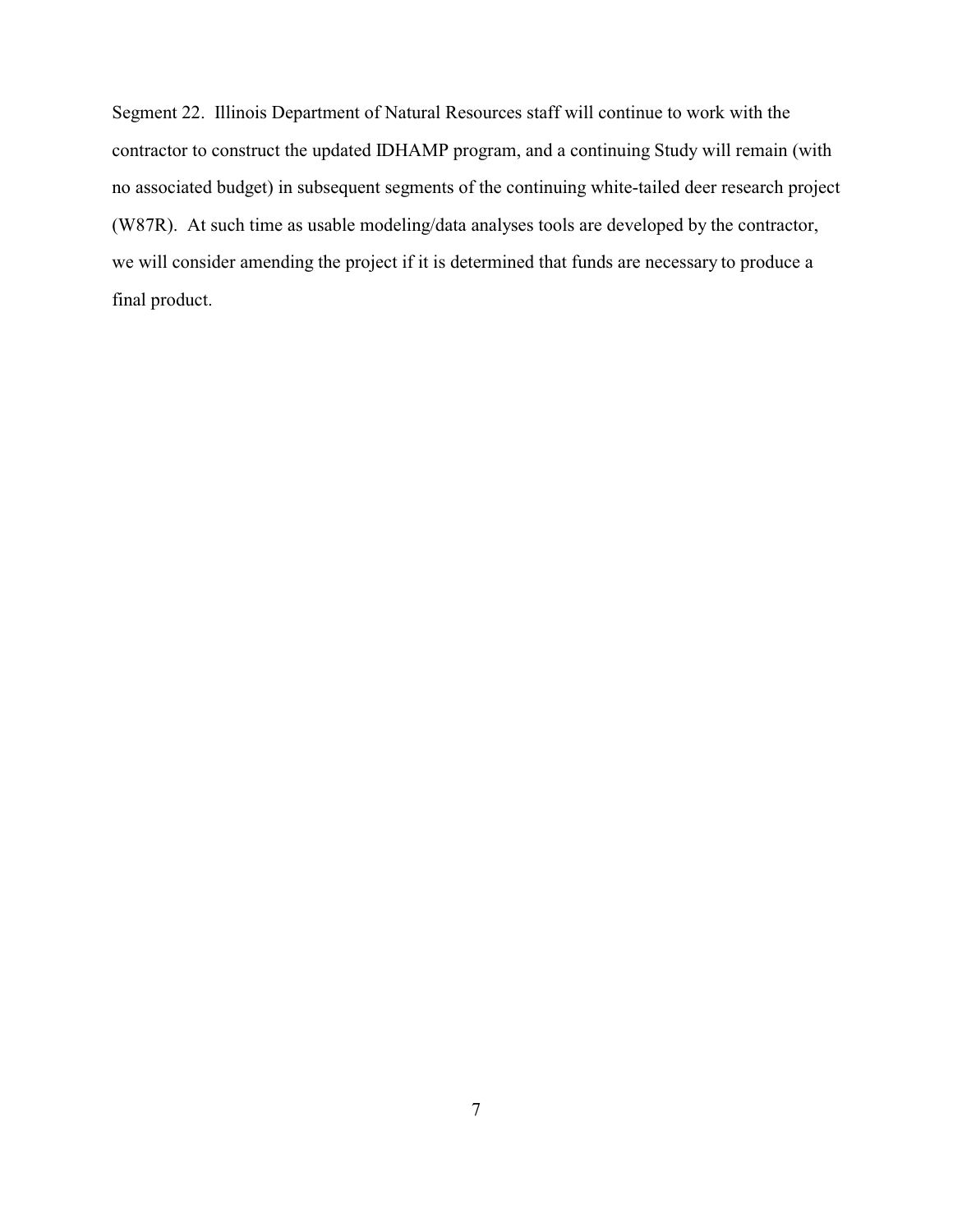#### **STUDY 4. DEER MANAGEMENT - WHITE-TAILED DEER HARVEST STRATEGIES**

#### **JOB 4.1: LITERATURE REVIEW AND AGENCY SURVEY**

Objective: To review alternative harvest strategies, including QDM, that have been implemented in other states, and document their strengths, weaknesses, and public acceptance.

#### **INTRODUCTION**

The purpose of this job is to investigate harvest strategies that are implemented in other states, with an emphasis on QDM strategies. Harvest strategies include methods of regulating harvests (permit systems), population goals, and any harvest restrictions related to QDM that are intended to protect yearling males from harvest. The social, biological, and ecological strengths and weaknesses will be determined for each of the harvest strategies examined.

#### **METHODS**

A self-administered, mail-out questionnaire developed to obtain harvest strategy information was sent to the state deer biologists for all states east of the Rocky Mountains with the exceptions of Delaware, Illinois, New Hampshire, Rhode Island, and Washington D.C., (*n* = 32). The questionnaire addressed issues of hunter satisfaction and public acceptance related to harvest strategies along with information about population level goals, methods used to achieve goals, and harvest restrictions related to QDM.

#### **RESULTS**

A final response rate of 91% (29 of 32) was achieved for the questionnaire. Results show varying population level goals from state to state for agricultural regions with a combination of either-sex permits/seasons, antlerless permits, and doe days (antlerless seasons) used to accomplish goals. Sixteen of 29 states (55%) implement QDM through the use of antler restrictions to regulate yearling male harvest. Antler restrictions included a non-spike rule, 3 point rule (3 points on 1 side), 4-point rule (4 points on 1 side), 4 points total, 6 points total, and minimum antler main beam spread and main beam length.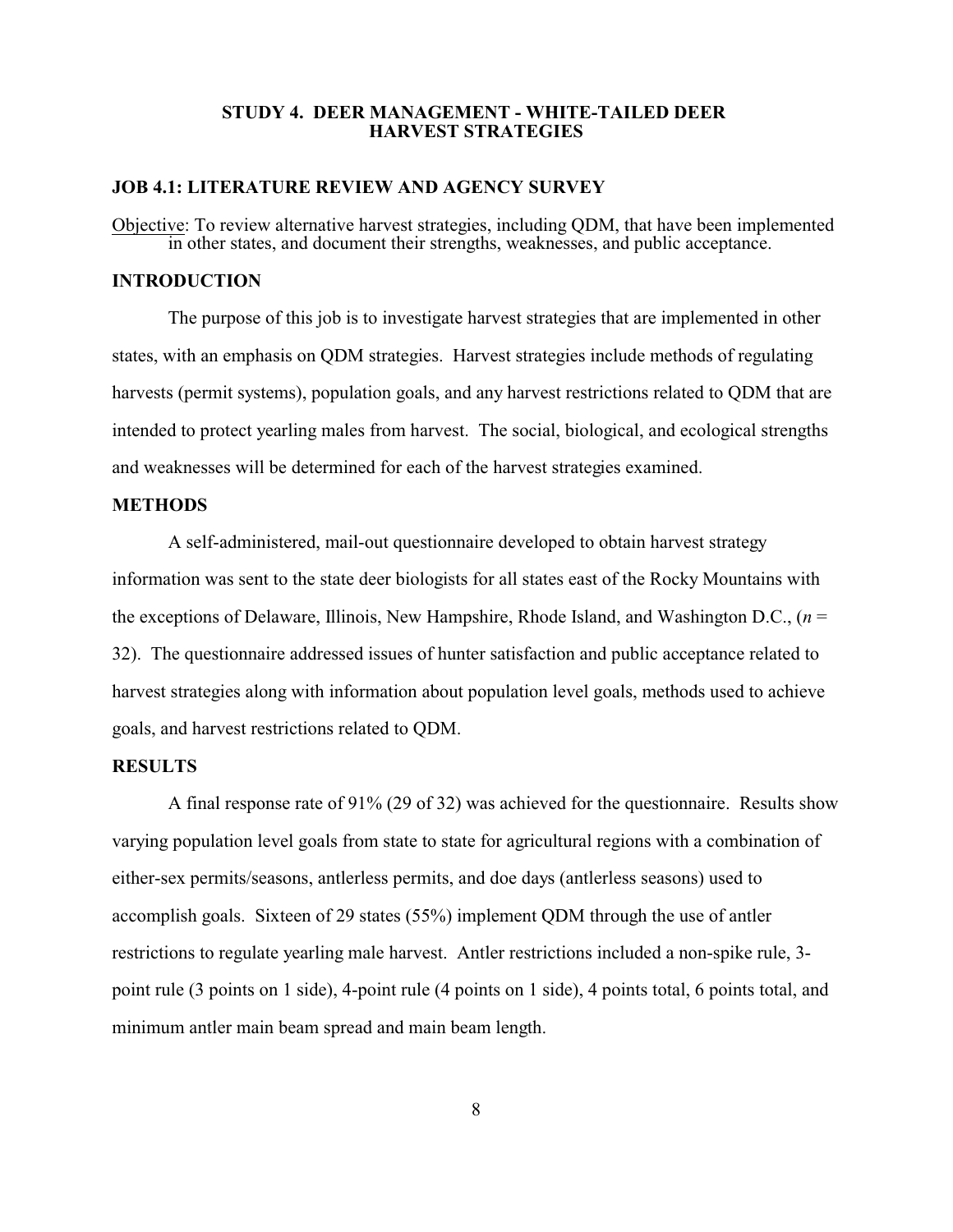#### **JOB 4.2: HARVEST STRATEGIES AND PROBABLE IMPACTS**

Objective: To test alternative harvest strategies by modeling and simulation to predict their probable impacts on herd density and composition; harvest levels and composition; and hunter opportunity, success, and satisfaction.

A thesis by Clarke (2001) in lieu of a final report for this job is attached. Following is the abstract of Clarke's (2001) thesis:

There are a variety of approaches for managing white-tailed deer (*Odocoileus virginianus*). Quality Deer Management (QDM) is a strategy that attempts to balance sex ratios and age structures for populations with disproportionately higher numbers of females than males and relatively few adult males ( $\geq 2$  years old); a result of hunter selection toward males and high yearling male harvests. The 2 primary approaches for QDM are to (1) increase the proportion of females in the harvest, and (2) restrict harvest of yearling males to allow them to reach adult age classes. Hunter interest for QDM in Illinois has created the need to investigate the effects of strategies that protect yearlings from harvest. My objectives were to determine what QDM strategies are currently practiced in other states and determine the impacts of those strategies on the herd and harvest, as well as hunter satisfaction. Quality Deer Management strategies were determined primarily through the use of a self-administered questionnaire sent to deer biologists for states east of the Rocky Mountains  $(n = 32)$ . I used a deterministic simulation model to predict the impacts of QDM strategies on herds and harvests, and made inferences as to their effects on hunter satisfaction. I based the harvest model on Illinois' current permit system and predicted harvests using current sex- and age-specific permit success rates. Strategies modeled included a 3-point rule (minimum of 3 points on 1 side), a 4-point rule, and a 13-inch main beam inside spread restriction. All strategies were modeled with both a low buck harvest scenario (representing current statewide population and harvest conditions in Illinois) and a high buck harvest scenario (representing a hypothetical population with a 90% yearling male harvest). Both scenarios were modeled with adult male permit success increased 50 and 100% to demonstrate possible effects of changes in hunter selectivity toward adult males associated with

9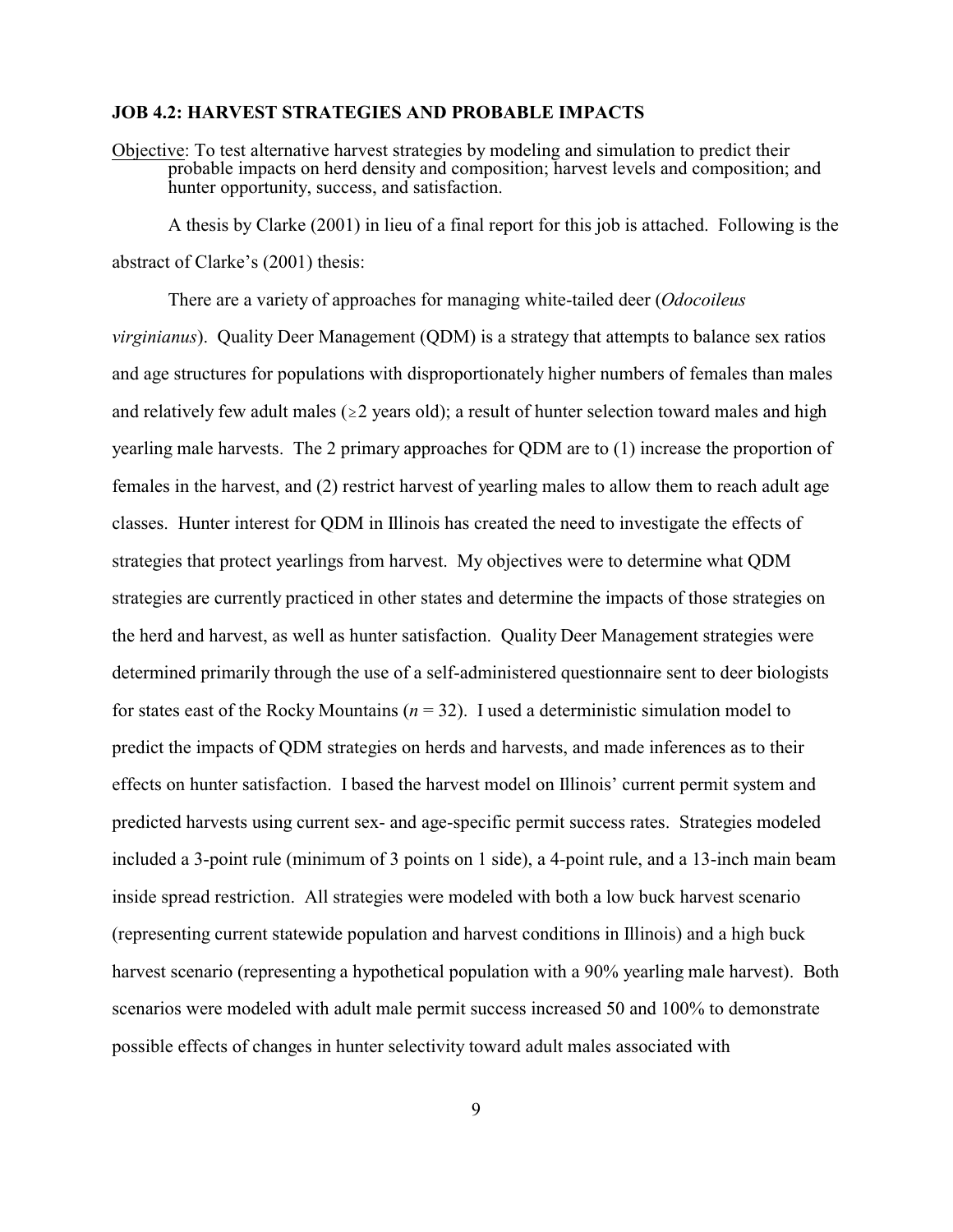implementation of QDM. Antler restrictions produced 12–54% more adult males, 8-54% higher adult male harvests, and 5-38% lower antlered harvests than a non-QDM strategy when modeled with current Illinois conditions. Restrictions produced 216–777% more adult males, 142-537% higher adult male harvests, and 13-57% lower antlered harvests when modeled with hypothetical conditions. Minimum levels of compliance necessary to ensure antler restrictions reduced yearling male harvests were higher for restrictions that protected the greatest numbers of yearlings. Regarding changes in hunter selectivity, QDM produced fewer adult males than a non-QDM strategy when adult male permit success was increased 50% with the 4-point rule, and when increased 100% with both the 4-point rule and the spread restriction under current Illinois conditions. However, antler restrictions led to greater numbers of adult males in the population and harvest for simulations with the hypothetical population regardless of increased success for adult males. Therefore, results indicated that QDM would be most effective in areas with high initial male harvest rates and relatively few adult males in the population.

#### **JOB 4.3: ANALYZE AND REPORT**

Objective: To analyze results and prepare reports for Jobs 3.1 and 3.2 in a timely manner.

Work toward meeting the objective of this job was accomplished with preparation of this final performance report and the appended thesis.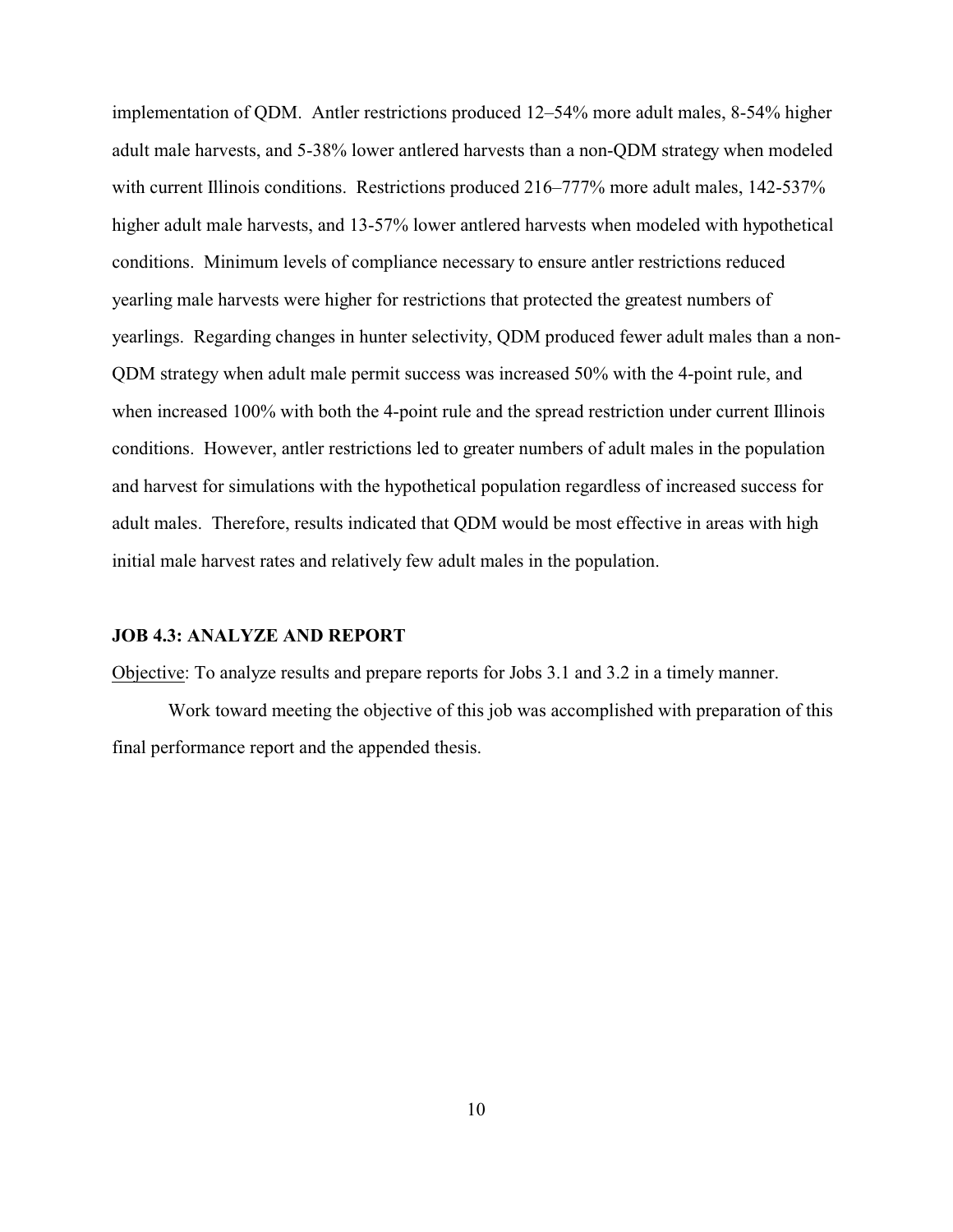#### **STUDY 5. IMPACTS OF EX-URBAN DEVELOPMENT AND PRIVATIZATION ON DEER HERD MANAGEMENT**

### **JOB 5.1: HUMAN DEVELOPMENT AND PRIVATIZATION**

Objective: Quantify the extent of human development and privatization in rural areas of Illinois.

#### **JOB 5.2: IDENTIFYING AREAS OF POTENTIAL CONFLICT**

Objective: Identify sites of potential human/deer conflict and areas where ex-urban development and/or privatization may have greatest impact on deer populations.

#### **JOB 5.3: EFFECTS ON HUNTER DISTRIBUTION AND BEHAVIOR**

Objective: Assess the effect of ex-urban development on hunter distribution in a select area of Illinois and develop models that can predict the impacts of rural development on hunter behavior statewide.

Jobs 5.1, 5.2, and 5.3 the objectives included were collectively studied and reported by Harden (2002) in a thesis that is appended to this final report. Following is the abstract from Harden's (2002) thesis:

Harvest efficiency for white-tailed deer is primarily dependent upon the density and distribution of hunters. Therefore, factors affecting hunter distribution will likely influence harvest efficiency. Previous research has suggested that presence of human habitations may influence the distribution of hunters. To test this assumption, I compiled rural structure maps for 98 of 102 Illinois counties. Based on the Illinois law which prohibits hunting within 274 m of any structure without the occupant's permission, all lands within this distance to rural structures were considered a potential hunter restriction zone. Land cover and deer habitat composition were determined at the individual structure locations, within the above restriction zone, and within each county. These data were then compared to variations in harvest efficiency using stepwise regression models. The influence of this zone on individual hunter distribution was evaluated through hunter surveys at both check stations and from the air. The distribution of hunters in relation to landscape and human development variables was assessed using logistic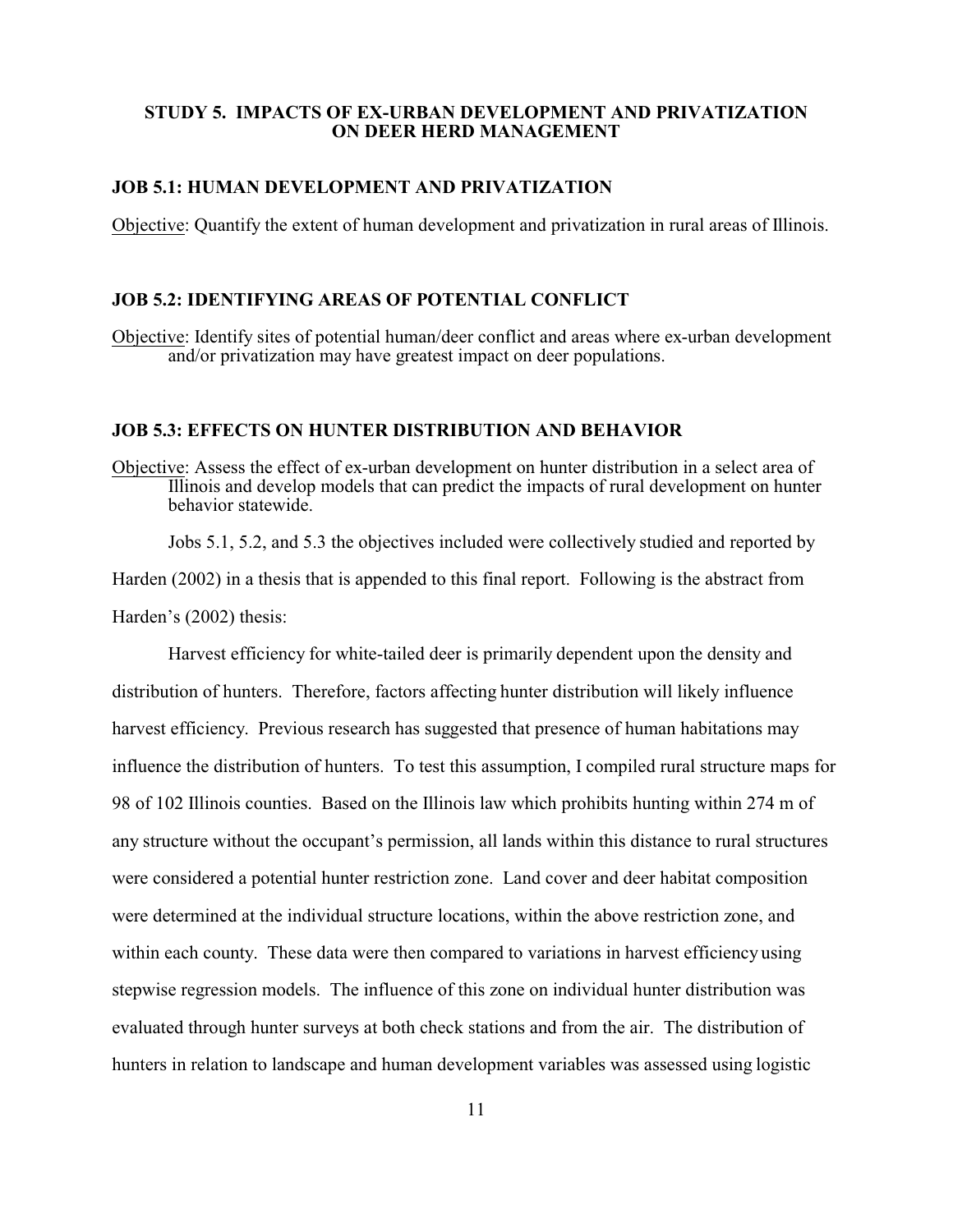regression. Over 4 million hectares (30%) of the rural Illinois landscape falls within the potential hunter restriction zone. The composition of the restriction zone differed from the remainder of counties for all landscape and habitat types assessed. Variables associated with the convergence of human development and deer habitat explained a major proportion of the variation in harvest efficiency. As rural development increased and protected more deer habitat, harvest efficiency decreased. Thus, when human development occupies deer habitat it restricts traditional deer management with hunting. The presence of human developments reduced the use of surrounding areas by hunters thus lowering hunting pressure in the hypothesized "restriction zone". Thus, increases in human development will make it more difficult for successful deer management with traditional methods. By using the models developed here, managers can identify areas of conflict where non-traditional deer management would be most effective.

#### **JOB 5.4 ANALYSIS AND REPORT**

Objective: Summarize information and propose management strategies to IDNR describing potential impacts of ex-urban development on herd density and hunter opportunity, success, and satisfaction.

This job has been accomplished with this final performance report and the appended

thesis.

#### **LITERATURE CITED**

- Harden, C. D. 2002. Impacts of human development on deer herd management in the ex-urban landscape. Thesis, Southern Illinois University, Carbondale, Illinois, USA.
- Woolf, A., and J. L. Roseberry. 2000. Cooperative Forest Wildlife Research Illinois Deer Investigations. Illinois Department of Natural Resources, Annual Report, Federal Aid Project W-87-R-22, Springfield, Illinois, USA.

#### **PERMISSION TO QUOTE**

THIS IS A PROGRESS REPORT THAT MAY CONTAIN TENTATIVE OR PRELIMINARY FINDINGS. IT MAY BE SUBJECT TO FUTURE MODIFICATIONS AND REVISIONS. TO PREVENT THE ISSUING OF MISLEADING INFORMATION, PERSONS WISHING TO QUOTE FROM ANY OF THIS REPORT, TO CITE IT IN BIBLIOGRAPHIES, OR TO USE IT IN OTHER FORMS SHOULD FIRST OBTAIN PERMISSION FROM THE DIRECTOR OF THE COOPERATIVE WILDLIFE RESEARCH LABORATORY.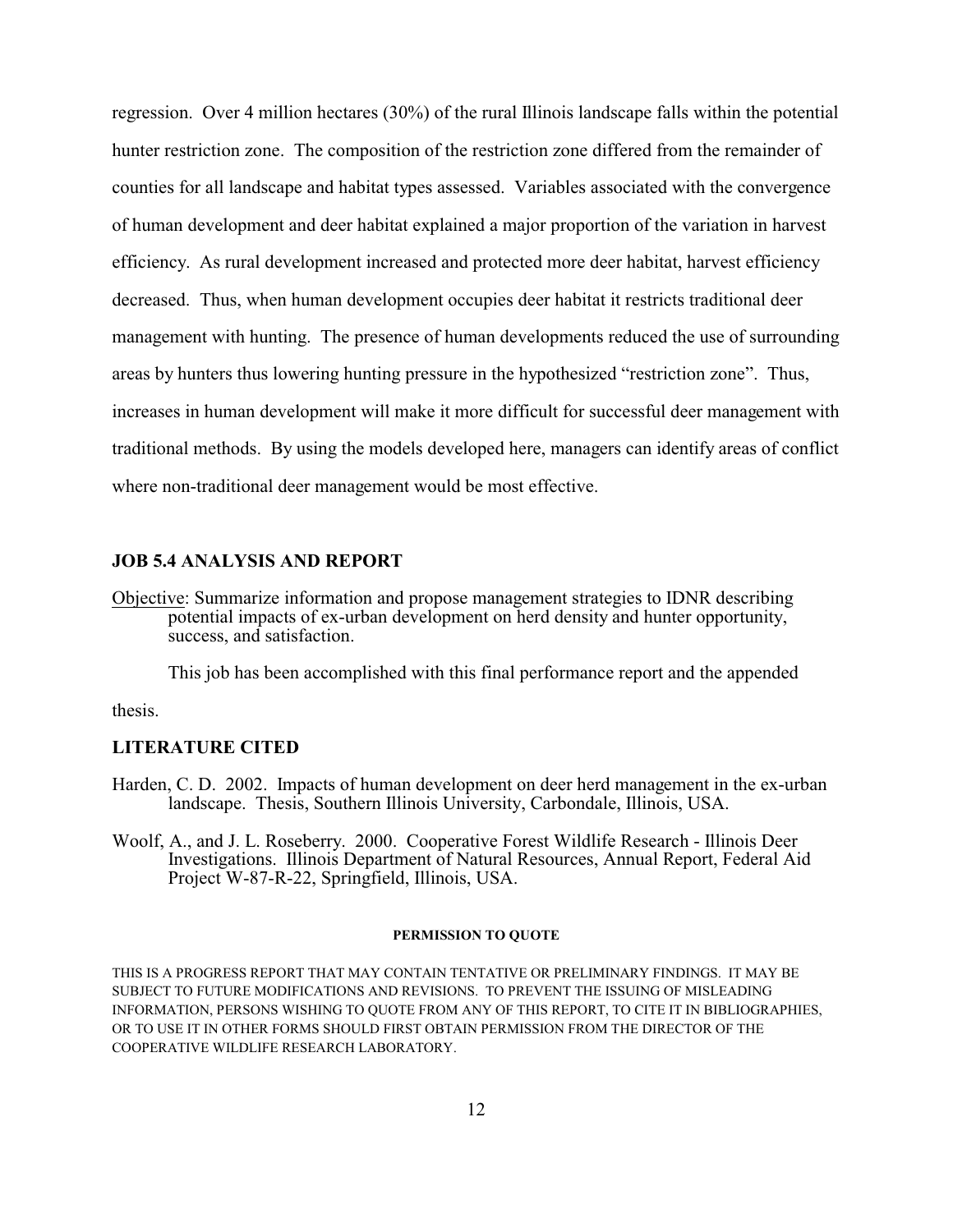Attachment: Thesis (Clarke, K. G. 2001)